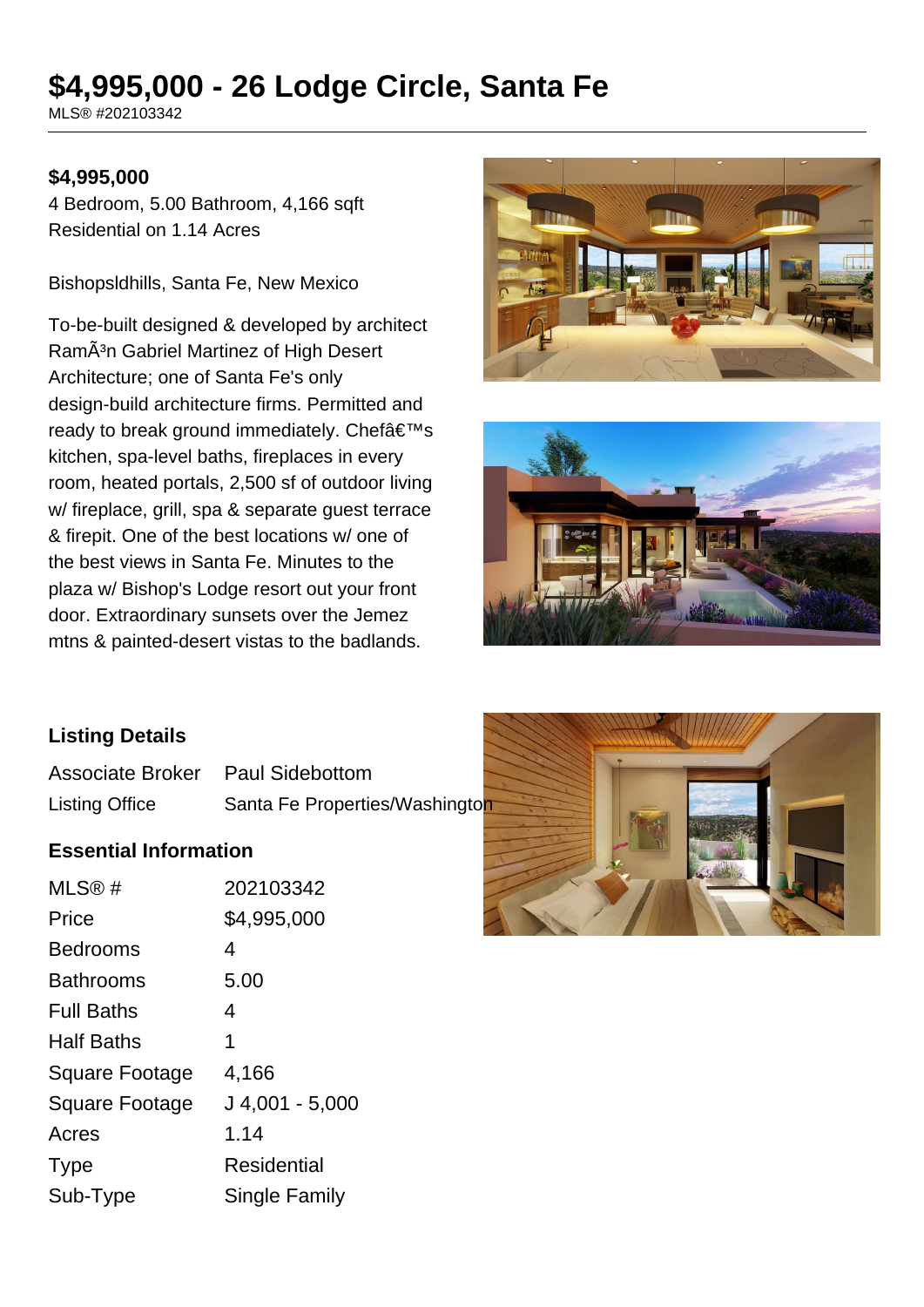| <b>Style</b>  | Contemporary, Solar |
|---------------|---------------------|
| <b>Status</b> | Active              |

# **Community Information**

| <b>Address</b> | 26 Lodge Circle       |
|----------------|-----------------------|
| Area           | 15-Tesuque Area       |
| Subdivision    | <b>BishopsIdhills</b> |
| City           | Santa Fe              |
| County         | Santa Fe              |
| <b>State</b>   | <b>New Mexico</b>     |
| Zip Code       | 87506                 |

## **Amenities**

| Amenities             | <b>Gated Community, Pool-Comm</b> |
|-----------------------|-----------------------------------|
| <b>Parking Spaces</b> | 4                                 |
| # of Garages          | 2                                 |
| Garages               | <b>Attached, Direct Entry</b>     |

## **Interior**

| Interior          | Concrete                                                  |
|-------------------|-----------------------------------------------------------|
| Appliances        | Dishwasher, Disposal, Microwave, Range/Oven, Refrigerator |
| Heating           | <b>Forced Air</b>                                         |
| Cooling           | Refridge - Central                                        |
| Fireplace         | Yes                                                       |
| # of Fireplaces   | 4                                                         |
| <b>Fireplaces</b> | Gas, Kiva, Wood Burning                                   |

## **Exterior**

| Roof         | Flat, Membrane |
|--------------|----------------|
| Construction | Frame          |
| Foundation   | Slab           |

## **School Information**

| Elementary | <b>Tesuque</b> |
|------------|----------------|
| Middle     | Milagro        |
| High       | Santa Fe       |

### **Additional Information**

Date Listed July 29th, 2021